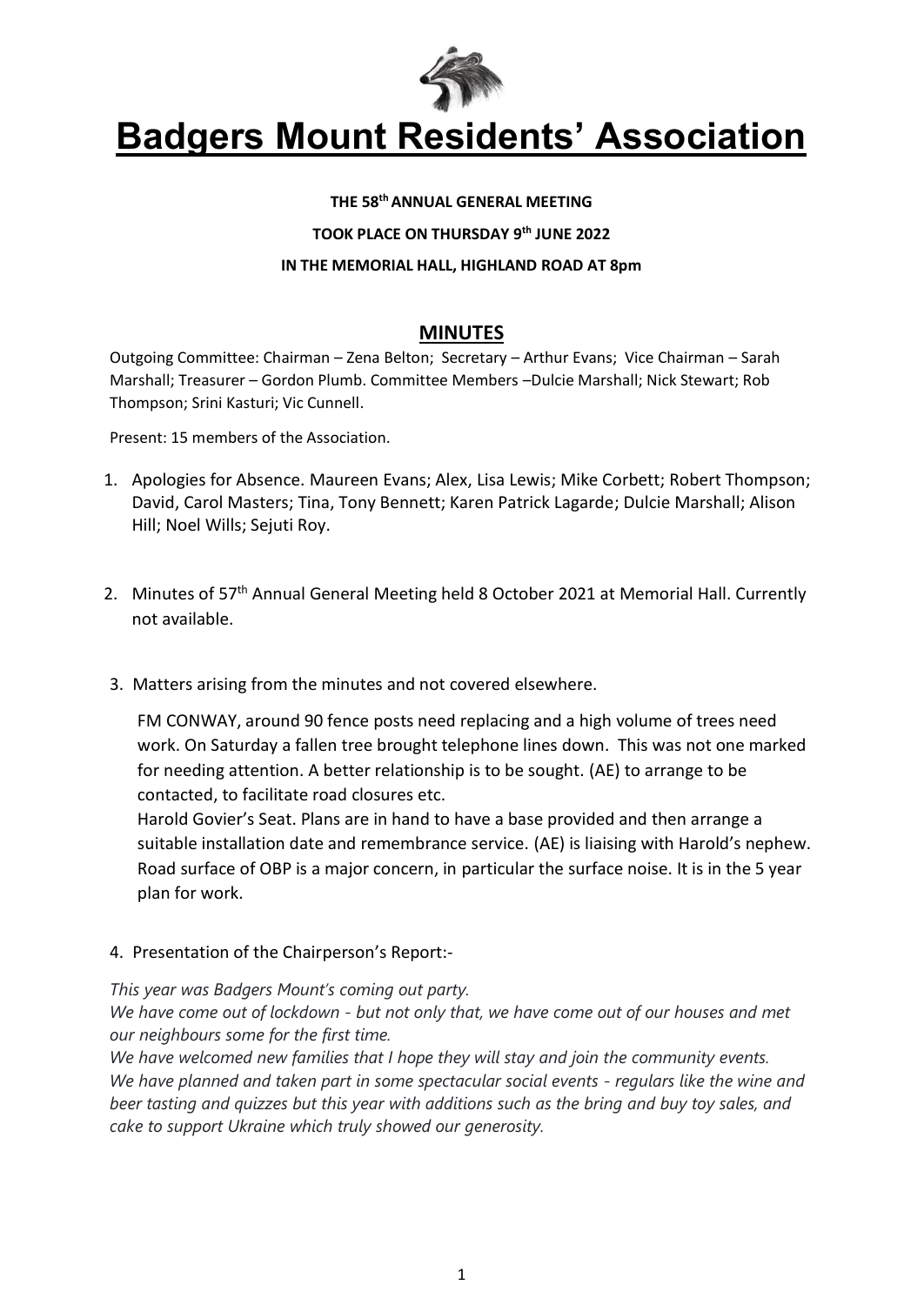

*It has been an amazing few months with walks, clean-ups, and Halloween celebrations. We have come out of lockdown with more technology - we have launched the BMRA shop, more about the merchandise available later but who knows what will be popular on sale in the future. Through this site we can connect and sell tickets to events and book in to activities that we will be planning in the future and what better place to pay your BMRA subscription, it really is very simple.*

*This year the BMPC website had a redesign (not quite our remit but worthy of a mention) along with the new parish magazine now in technicolour.*

*We have also made a difference to our physical community with the new planters and work planned to improve the footpath from Milton Ave to Highlands Road, using both the council and some local volunteers. Which brings me to the support we are also giving to a younger resident with their Duke of Edinburgh award – we may not be able to offer activities for the younger generation yet, but we will try to be supportive to anyone who has an idea that we might be able to help with – just ask.*

*I* can hardly do the Platinum Jubilee weekend justice at this meeting. I am truly grateful to the *working party of Helen, Stacey, Emma and Judith who planned with me (with much wine) and then ran the whole weekend in my absence, I really did miss a fabulous weekend.*

*The WhatsApp group is gradually building with 86 members and whist it continues to be the mainly about lost parcels and tortoises, bin day, internet outage and ice cream van sightings! We are using it more and more to plan and advertise events and take on suggestions and generally connect with one another. From this group ideas for future events will evolve. Fortunately we have not needed ICE (in case of emergency) WhatsApp as much, I won't tempt fate but I do believe we are very lucky where we live mainly because we look out for each other.*

#### *[Local Social Media links](http://www.badgersmount.net/badgersmount.htm#social)*

*A thank you to Arthur as BMRA secretary with his emails keeps us entertained and informed and to Gordon for keep the books balanced and the cash flowing, more from him later.*

*The committee have met regularly and continue to protect and preserve what the community values Keeping us safe, making Badgers Mount a place people will want to live in and be part of. Listening to the residents and making sure we are reflecting everyone's views is always going to be difficult. We all know 20% will make 80% of the noise so do make sure your voice is heard.*

*There will always be contentious issues and we discuss them fairly. There will always be the regular items that we do our best to keep at the top of the agenda for example the speed of the traffic on our streets. I also know the renaming of the Orpington by pass is ready for a review.*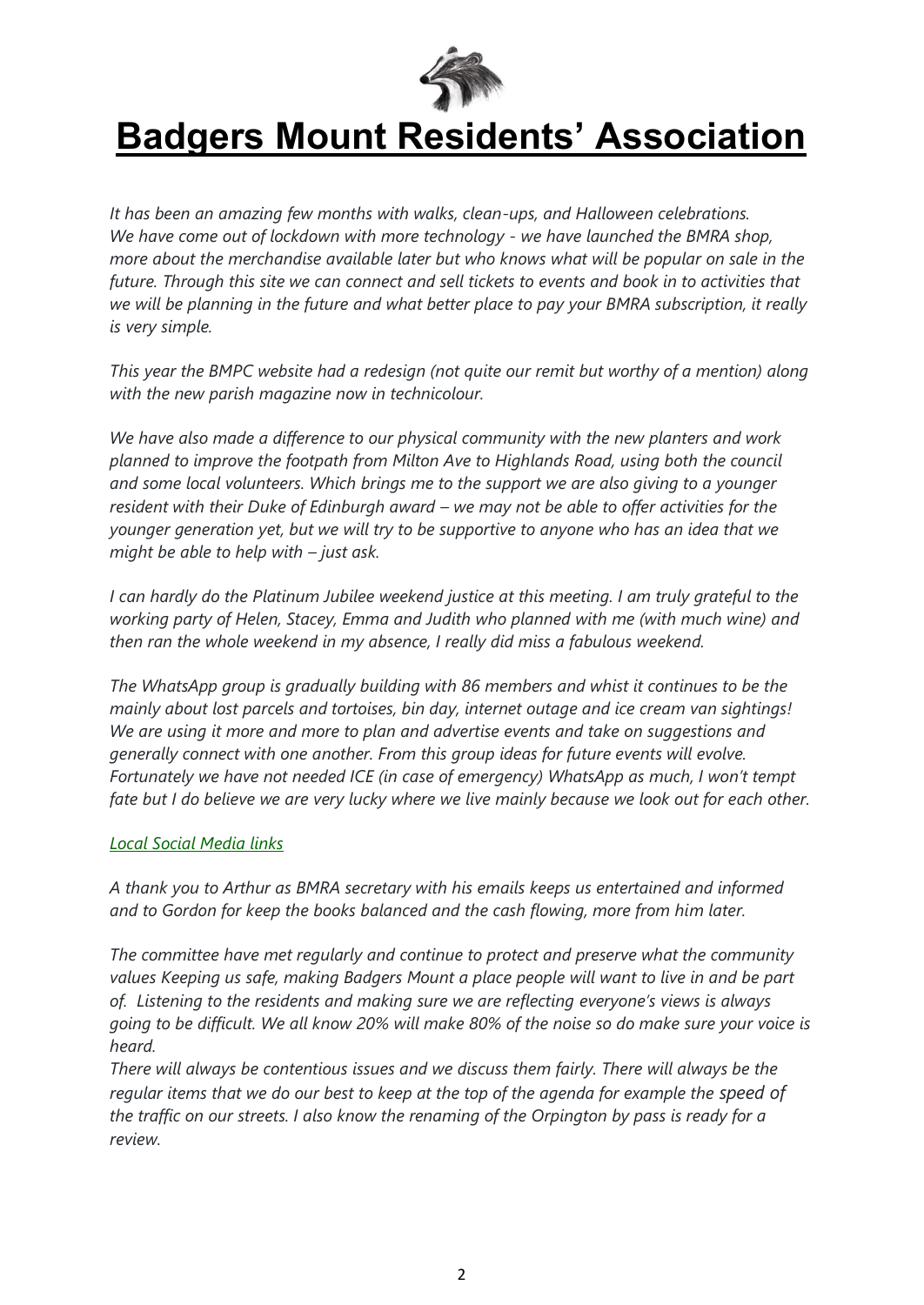

*We maintain strong with the links to the parish council with Gordon on both, we write regularly to Kent County Council and connect with highways team as much as possible.*

*I guess the hardest agenda item is planning, we need to understand the needs of individuals as well as the impact on their neighbours, which we do try to keep in mind at all times - I can assure you there is healthy debate within our team and all aspects are considered fairly.*

*I wish to thank all the members of the committee - Vic Cunnell , Sarah Marshall, Dulcie Marshall, Nick Stewart, Rob Thompson, and Srini Kasturi, Arthur Evans and Gordon Plumb.*

*So, Looking to the future.*

*I regularly heard spoken and even have said myself "I remember when" or "we used to". This is now going to be phased out - we have made our own mark, our own memories.*

*It is exciting times for Badgers Mount we have long standing residents offering their experience and vast knowledge, we celebrated those who have been part of the Badgers Mount Community for 70 years at the Parish Council meeting.*

*So, couple that experience with great enthusiasm and new ideas from new residents and I promise while I'm on this committee you will never hear "but we always do it this way" when asked "can we....?" I will do my utmost ensure this is not met negatively and will ask the committee" why not?"*

*This is going to be the year after Badgers Mount came out to play and playing is something we can do so back to the social events – I believe Arthur threw down the gauntlet for the next celebration to be better (is that possible with Bingo caller DJ Emma and Stacey) and bigger. However, I do hope he is not waiting on the royal family to discuss when we will have our next celebration!*

*Coming up we have teddy bear picnic pencilled in for 16th July - I will need a parent of a smaller person who likes teddy bears and picnics to help me with all that I don't know.*

*Hopefully your sunflowers are growing tall and avoided the hailstones and slugs, and you are starting to think about a fabulous Scarecrow design – a few with a speed gun on Old London Road and Orpington By Pass might be a suggestion!*

*Plans are well underway for the Christmas Fair, with some new ideas for perhaps a curry night or Diwali lights celebrations.*

*So here we are at the beginning of our next year – we have come out, we have got the party started now let's move into new and exciting times, your committee are here, we are listening and we can do – we have proved that.*

*I believe as did Margaret J. Wheatley "There is no power for change greater than a community discovering what it cares about."*